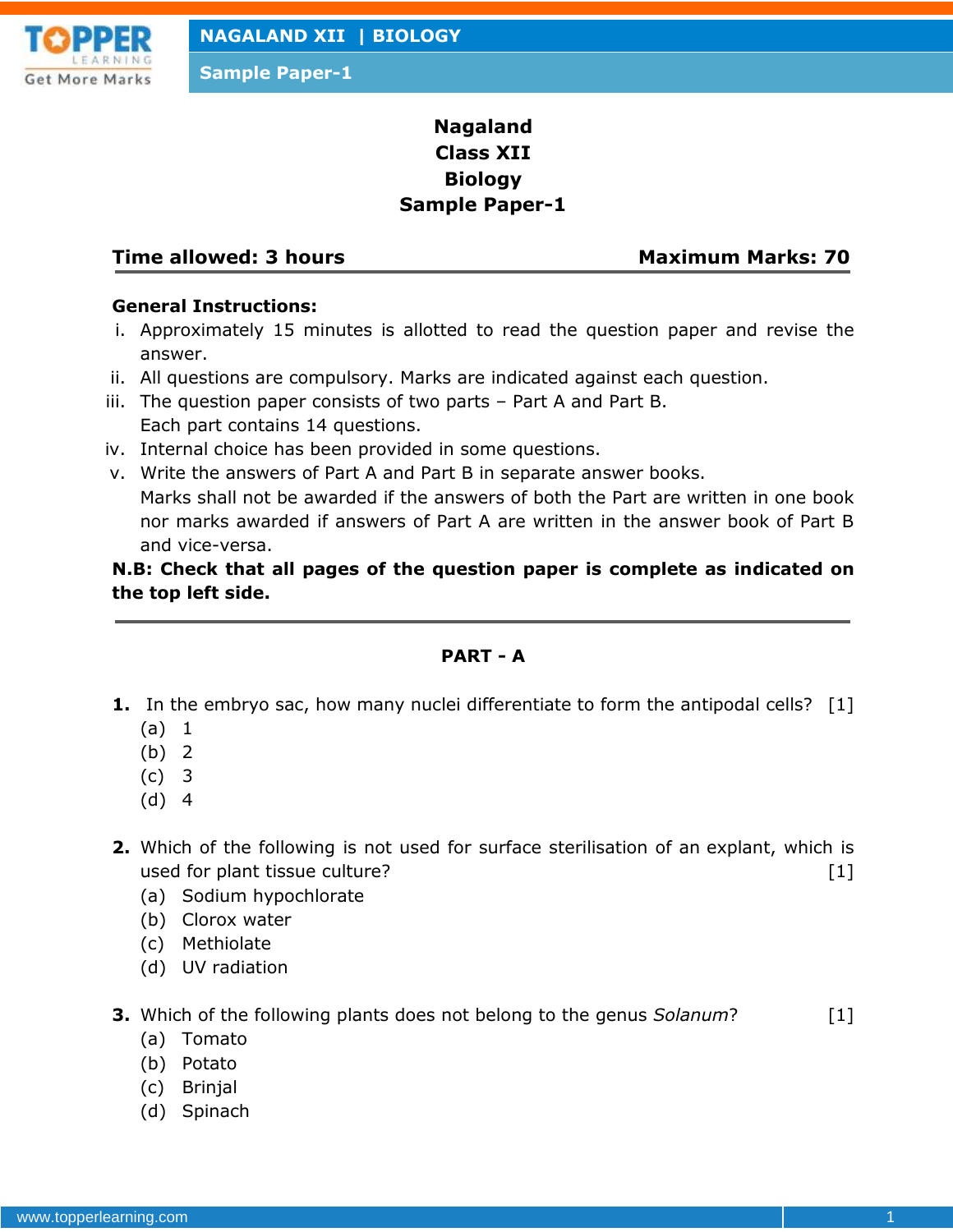

**Sample Paper-1**

- **4.** Which of the following can convert sulphates to hydrogen sulphide? [1]
	- (a) Aerobacter
	- (b) Beggiatoa
	- (c) Thiobacillus thiooxidans
	- (d) Neurospora
- **5.** Flavr Savr is genetically modified **EXALL EXACUTE:**  $[1]$ 
	- (a) Tomato
	- (b) Potato
	- (c) Banana
	- (d) Rice
- **6.** A bilobed and dithecous anther has 100 microspore mother cells per microsporangium. How many male gametophytes can it produce? [2]
- **7.** What is inbreeding in plants? What happens to the recessive alleles in this process? [2]
- **8.** What is stratification in an ecosystem? Explain with an example. [2]
- **9.** What is primary productivity? How is it different from net primary productivity? [3]
- **10.** What is meant by monosporic development of female gametophyte?

**Or** [3] Differentiate between microsporogenesis and megasporogenesis. What type of cell division occurs during these events? Name the structures formed at the end of these two events.

- **11.** How are somaclones cultured from explants in *in vitro* conditions? Why are somaclones so called? [3]
- **12.** Draw a labelled diagram of the sectional view of a mature pollen grain in angiosperms. Explain the functions of its different parts.

### **Or** [5]

How are seeds advantageous to flowering plants?

**13.** How has the breeding programme helped in improving public nutritional health? State two examples in support of your answer.

**Or** [5]

Describe how do oxygen and chemical composition of detritus control decomposition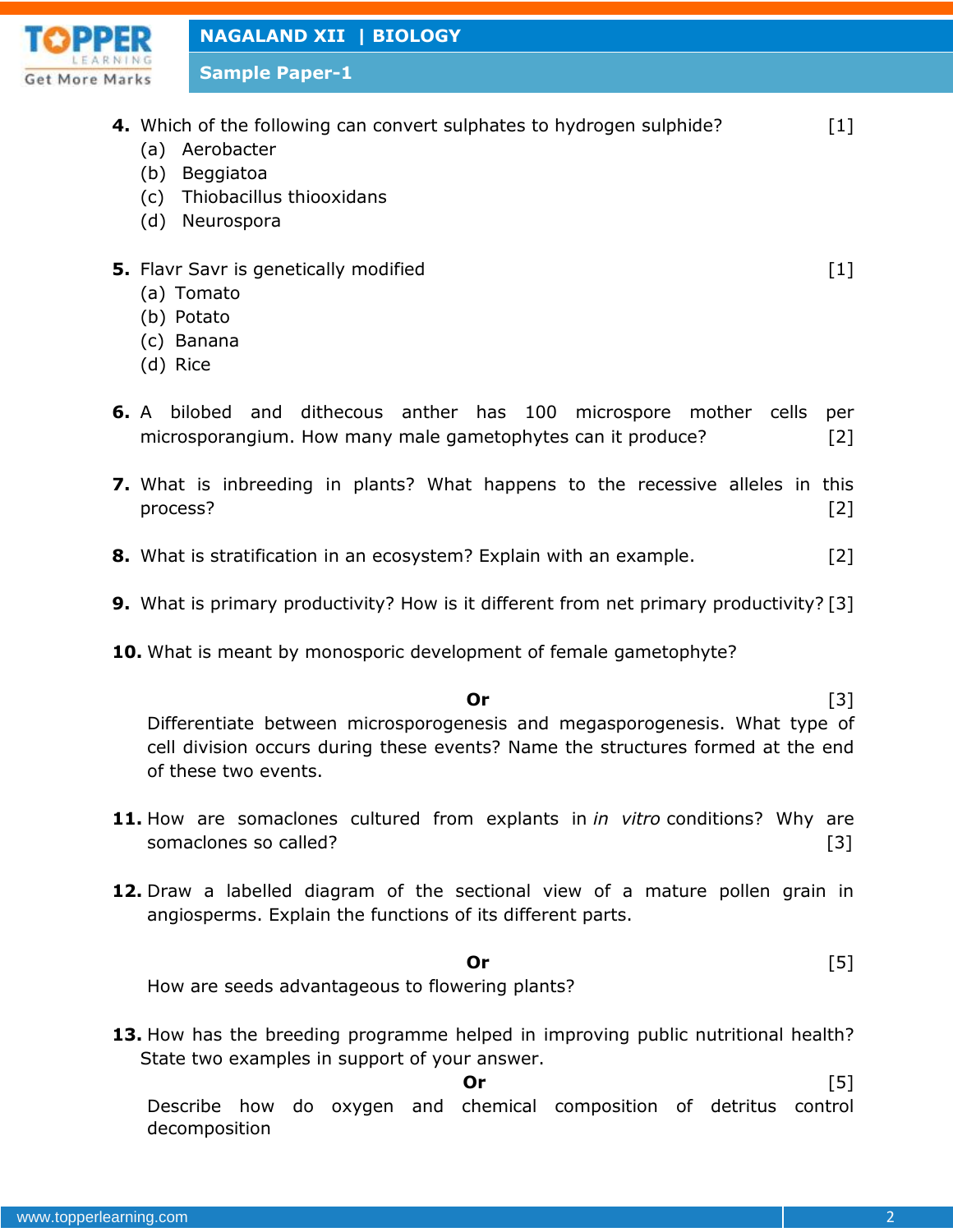

**Sample Paper-1**

### **14.** Give reasons why

(i) Most zygotes in angiosperms divide only after certain amount of endosperm is formed.

(ii) Groundnut seeds are exalbuminous and castor seeds are albuminous.

(iii) Micropyle remains as a small pore in the seed coat of a seed.

(iv) Integuments of an ovule harden and the water content is highly reduced as the seed matures.

(v) Apple and cashew are not called true fruits.

**Or** [5]

What is budding? Describe gemmulation in *Spongilla*.

## **PART – B**

| (a)                      | 1. Funnel-shaped corolla is an adaptation of which type of flowers?<br>Anemophilous flowers<br>(b) Hydrophilous flowers<br>(c) Entomophilous flowers<br>(d) Ornithophilous flowers                                                                                                                           | $[1]$             |
|--------------------------|--------------------------------------------------------------------------------------------------------------------------------------------------------------------------------------------------------------------------------------------------------------------------------------------------------------|-------------------|
|                          | 2. Triticale is produced by the crossing of<br>(a) Wheat and rye<br>(b) Wheat and maize<br>(c) Wheat and barley<br>(d) Rye and Maize                                                                                                                                                                         | $[1]$             |
| (a)<br>(b)<br>(c)<br>(d) | 3. Cultivation of Bt cotton has been much in the news. The prefix Bt means<br>"Barium treated" cotton seeds<br>"Bigger thread" variety of cotton with better tensile strength<br>Produced by "biotechnology" using restriction enzymes and ligases<br>Carrying an endotoxin gene from Bacillus thuringiensis | $[1]$             |
| (a)<br>(c)<br>(d)        | 4. A plant drug used for the treatment of blood pressure and schizophrenia is<br>Reserpine<br>(b) Taxol<br>Morphine<br>Vincristine                                                                                                                                                                           | $\lceil 1 \rceil$ |
| (a)<br>(c)               | 5. Greenhouse gases are capable of absorbing<br>Short wave infrared radiation<br>(b) Long wave infrared radiation<br>Short wave radio waves                                                                                                                                                                  | $[1]$             |

(d) Long wave radio waves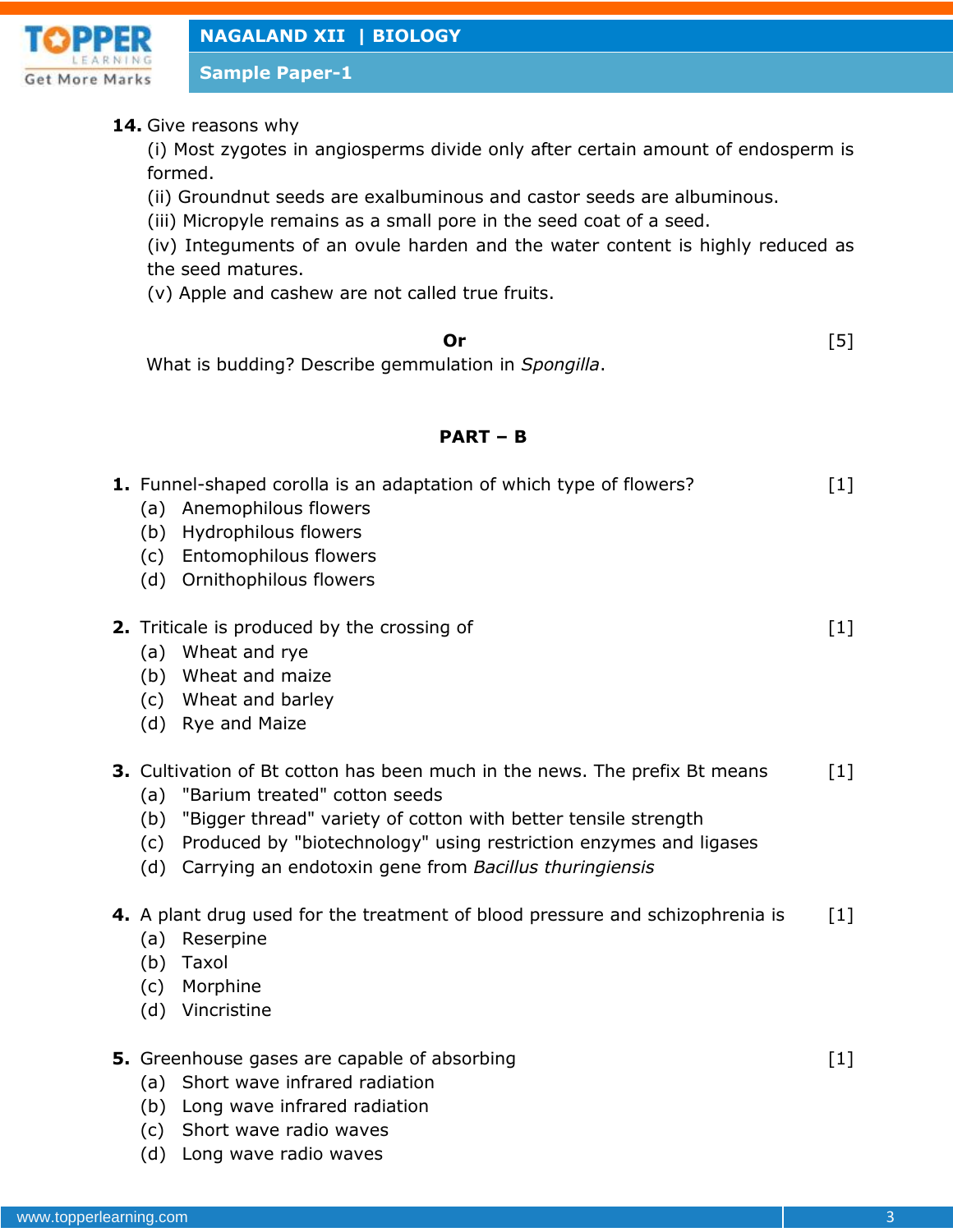

**Sample Paper-1**

- **6.** What is parturition? Which hormones are involved in it? [2]
- **7.** A low level of expression of lac operon occurs all the time. Can you explain the logic behind this phenomenon? [2]
- **8.** Why Cro-magnon man is called the extinct representative of modern man? [2]
- **9.** What do you understand by differential reproduction and reproductive isolation? In what context are these terms used? [3]
- **10.** Differentiate between S-shaped and J-shaped growth curve.

**Or** [3] How does a transgenic organism differ from the rest of its population? Give any two examples of such organisms for human advantage

- **11.** Mention the phenomenon of sex determination in the following cases:
	- (a) Male *Drosophila* XY
	- (b) Female fowl ZW
	- (c) Male grasshopper XO
- **12.** Study the following figure and answer the questions that follows:



- Why is corpus luteum important even though it is the remains of a ruptured follicle?
- (b) On the basis of the differing levels of hormones at various stages, can you say which hormone should be used as a birth control pill and how does it act?

[3]